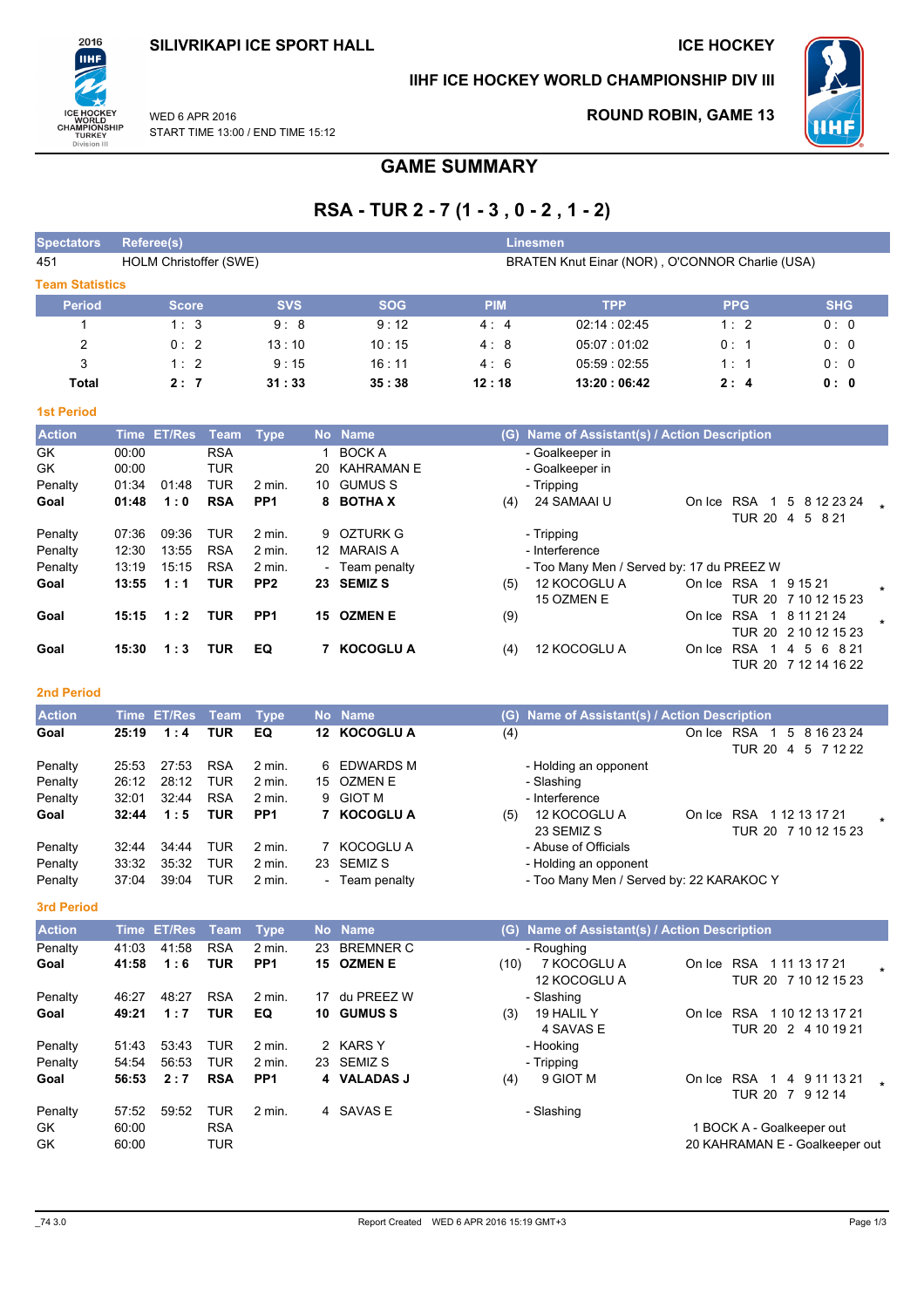

START TIME 13:00 / END TIME 15:12

WFD 6 APR 2016

### **ICE HOCKEY**



# IIHF ICE HOCKEY WORLD CHAMPIONSHIP DIV III



### **ROUND ROBIN, GAME 13**

**Goalkeeper Records** 

### Team: RSA - South Africa

| No Name            | SOG ' | SVS. | <b>MIP</b> | No Name             | <b>SOG</b> | <b>SVS</b> | MIP.  |
|--------------------|-------|------|------------|---------------------|------------|------------|-------|
| <b>BOCK Ashley</b> | 38    | 31   | 60:00      | 20 KAHRAMAN Erol    | 35         | 33         | 60:00 |
| 20 PRETORIUS Charl |       |      |            | <b>BOZACI Tolga</b> |            |            |       |

#### **Game Statistics**

| Team : RSA (black) |                                |                |          |              |                |                |     |                |       |                |                      |                |           |                |             |
|--------------------|--------------------------------|----------------|----------|--------------|----------------|----------------|-----|----------------|-------|----------------|----------------------|----------------|-----------|----------------|-------------|
|                    | Head Coach: KUMPEL Mark        |                |          |              |                |                |     |                |       |                | <b>Shots on Goal</b> |                |           |                |             |
| <b>No Pos</b>      | <b>Name</b>                    | G              | A        | P            | <b>PIM</b>     | FO+            | FO- | $FO+/-$        | FO%   |                | $\overline{2}$       | $\overline{3}$ | <b>OT</b> | <b>TS</b>      | $+/-$       |
| 8 F                | <b>BOTHA Xander</b>            |                | $\Omega$ |              | 0              | 12             | 14  | $-2$           | 46.15 | 2              | 2                    |                |           | 5              | $-2$        |
| 12 D               | MARAIS Andre +C                | 0              | 0        | 0            | $\overline{c}$ | 0              |     | $-1$           | 0.00  |                | 2                    |                |           | 4              | $-1$        |
| 15 D               | <b>GONSALVES Jason</b>         | 0              | 0        |              | 0              | $\Omega$       |     | 0              | 0.00  |                | $\Omega$             | 0              |           |                | 0           |
| 23 F               | <b>BREMNER Callum</b>          | 0              | 0        | 0            | 2              |                |     | 0              | 50.00 | 2              | 0                    | 2              |           | 4              | $-1$        |
| 24 F               | <b>SAMAAI Uthman</b>           | 0              |          |              | $\Omega$       | $\overline{2}$ | 9   | $-7$           | 18.18 | $\overline{2}$ | $\mathbf 0$          | 4              |           | 6              | $-1$        |
| 4 F                | VALADAS Joaquim                |                | 0        |              | 0              | 0              | 0   | 0              | 0.00  | 0              | 2                    | 2              |           | 4              | $-1$        |
| D<br>5             | MAGMOED Deen                   | 0              | 0        | $\Omega$     | 0              | 0              | 0   | $\Omega$       | 0.00  |                |                      |                |           | 3              | $-2$        |
| F<br>6             | <b>EDWARDS Michael</b>         | 0              | 0        | 0            | $\overline{c}$ | 0              | 0   | $\Omega$       | 0.00  | 0              | 0                    | $\overline{c}$ |           | $\overline{c}$ | $-1$        |
| F<br>9             | GIOT Marc +A                   | 0              |          |              | $\overline{2}$ | 6              | 17  | $-11$          | 26.09 | 0              | $\overline{2}$       | 0              |           | 2              | $\mathbf 0$ |
| 21 D               | REEVES Chris +A                | 0              | 0        | 0            | $\Omega$       | $\mathbf 0$    | 0   | 0              | 0.00  | 0              | $\Omega$             |                |           |                | $-2$        |
| 10 F               | <b>WILLEMSTIJN Marinus</b>     | 0              | 0        | $\mathbf{0}$ | 0              | 0              | 0   | 0              | 0.00  | 0              | $\Omega$             | 0              |           | 0              | -1          |
| 11<br>D            | <b>VERWEY Denzil</b>           | 0              | 0        | $\Omega$     | 0              | 0              | 0   | 0              | 0.00  | 0              | 0                    |                |           |                | 0           |
| F<br>13            | van DOESBURGH Jean-Michel (BP) | 0              | 0        | 0            | 0              | 5              | 3   | $\overline{2}$ | 62.50 | 0              | $\Omega$             | 0              |           | 0              | $-1$        |
| D<br>16            | <b>MALGAS Reelan</b>           |                |          |              | 0              | 0              |     | 0              | 0.00  | 0              | 0                    | 0              |           | 0              | $-1$        |
| 17 F               | du PREEZ Warwick               | 0              | 0        | 0            | $\overline{2}$ | $\mathbf 0$    | 5   | -5             | 0.00  | 0              |                      | 0              |           |                | $-1$        |
| 3 F                | du BUISSON Reegan              | 0              | 0        | 0            | 0              | 0              | 0   | 0              | 0.00  | 0              | 0                    |                |           |                | 0           |
| $\mathsf{F}$<br>19 | du PREEZ Spencer               | 0              | 0        | $\mathbf 0$  | 0              | $\mathbf 0$    | 0   | 0              | 0.00  | 0              | 0                    | 0              |           | 0              | 0           |
| GK                 | <b>BOCK Ashley</b>             | 0              | 0        | 0            |                |                |     |                |       |                | 0                    | O              |           |                |             |
| 20 GK              | <b>PRETORIUS Charl</b>         | 0              | 0        | 0            | 0              |                |     |                |       |                | 0                    | 0              |           | 0              |             |
| Total              |                                | $\overline{2}$ | 2        | 4            | 10             | 26             | 50  | $-24$          | 34.21 | 9              | 10                   | 16             |           | 35             |             |

### Team: TUR (white)

|               | Head Coach: INCE Deniz |                |              |                |                |                |          |                |        |    |                | Shots on Goal |                        |              |
|---------------|------------------------|----------------|--------------|----------------|----------------|----------------|----------|----------------|--------|----|----------------|---------------|------------------------|--------------|
| <b>No Pos</b> | <b>Name</b>            | G              | A            | P              | <b>PIM</b>     | FO+            | FO-      | $FO+/-$        | FO%    |    | $\overline{2}$ | 3             | <b>TS</b><br><b>OT</b> | $+/-$        |
| 9 D           | <b>OZTURK Gokhun</b>   |                | $\Omega$     | 0              | 2              | $\Omega$       |          | $-1$           | 0.00   |    | $\overline{2}$ |               | 4                      | $\mathbf{0}$ |
| 14 D          | <b>SALT Kaan</b>       | 0              | 0            | 0              | 0              | 0              | 0        | 0              | 0.00   | 0  | 0              | 0             | 0                      | $+1$         |
| 15 F          | OZMEN Emrah +C         | $\overline{c}$ |              | 3              | $\overline{2}$ | $\overline{2}$ | $\Omega$ | $\overline{2}$ | 100.00 |    | 0              |               | $\overline{2}$         | 0            |
| F<br>18       | <b>SOLAK Gokalp</b>    | 0              | 0            | 0              | 0              | $\mathbf 0$    | $\Omega$ | 0              | 0.00   | 2  | 0              | $\Omega$      | $\overline{c}$         | 0            |
| 23 F          | SEMIZ Serdar +A        |                |              | $\overline{2}$ | 4              | 23             | 3        | 20             | 88.46  | 3  | $\overline{2}$ |               | 6                      | $\mathbf 0$  |
| 2 D           | <b>KARS Yusuf</b>      | 0              | 0            | $\Omega$       | $\overline{c}$ | 0              | $\Omega$ | 0              | 0.00   | 0  | 0              | 0             | 0                      | $+1$         |
| 10 F          | GUMUS Serkan +A        |                | 0            |                | $\overline{c}$ | 0              | 0        | 0              | 0.00   | 1  | $\overline{2}$ | 3             | 6                      | $+1$         |
| F<br>13       | <b>SALT Hakan</b>      |                | $\Omega$     | 0              | $\Omega$       | $\Omega$       | 2        | -2             | 0.00   | 0  |                | 0             |                        | 0            |
| 16<br>D       | <b>AKTURK Savas</b>    | 0              | 0            | 0              | $\Omega$       | 0              | $\Omega$ | 0              | 0.00   | 0  |                | 2             | 3                      | $+1$         |
| F<br>19       | <b>HALIL Yusuf</b>     | 0              |              |                | $\mathbf 0$    | 7              | 4        | 3              | 63.64  | 0  |                | 0             | 1                      | $+1$         |
| 4 D           | <b>SAVAS Emrah</b>     | 0              |              |                | $\overline{c}$ | 0              | $\Omega$ | 0              | 0.00   | 0  | 0              | 0             | 0                      | $+2$         |
| 5 D           | <b>COSKUN Baris</b>    | 0              | 0            | 0              | $\mathbf 0$    | 0              | $\Omega$ | 0              | 0.00   |    | 0              | 0             | 1                      | $+1$         |
| 7 F           | KOCOGLU Alec (BP)      | $\overline{c}$ |              | 3              | $\overline{2}$ | $\overline{2}$ | $\Omega$ | 2              | 100.00 |    | 3              | 0             | 4                      | $+2$         |
| 12 F          | <b>KOCOGLU Andy</b>    |                | 4            | 5              | 0              | 1              | 4        | $-3$           | 20.00  | 2  | 3              | 3             | 8                      | $+2$         |
| 22 F          | <b>KARAKOC Yavuz</b>   | 0              | 0            | $\mathbf 0$    | $\mathbf 0$    | 10             | 7        | 3              | 58.82  | 0  | $\mathbf 0$    | $\Omega$      | 0                      | $+2$         |
| F<br>8        | <b>KARS Omer</b>       | 0              | $\mathbf{0}$ | $\Omega$       | 0              | 0              | $\Omega$ | 0              | 0.00   | 0  | 0              | 0             | 0                      | $\mathbf 0$  |
| F<br>21       | KAVAZ Sefa             | 0              | 0            | $\Omega$       | $\mathbf 0$    | 5              | 5        | 0              | 50.00  | 0  | $\mathbf 0$    | 0             | 0                      | $+1$         |
| 24 F          | <b>BAKAL Ferhat</b>    |                | 0            | 0              | 0              | 0              | $\Omega$ | 0              | 0.00   | 0  | 0              |               | 0                      | $\mathbf 0$  |
| GK            | <b>BOZACI Tolga</b>    | 0              | 0            | $\Omega$       | 0              |                |          |                |        | 0  | 0              | 0             | 0                      |              |
| GK<br>20      | <b>KAHRAMAN Erol</b>   | 0              | 0            | $\mathbf 0$    | $\mathbf 0$    |                |          |                |        | 0  | 0              | $\Omega$      | 0                      |              |
| <b>Total</b>  |                        | 7              | 9            | 16             | 16             | 50             | 26       | 24             | 65.79  | 12 | 15             | 11            | 38                     |              |